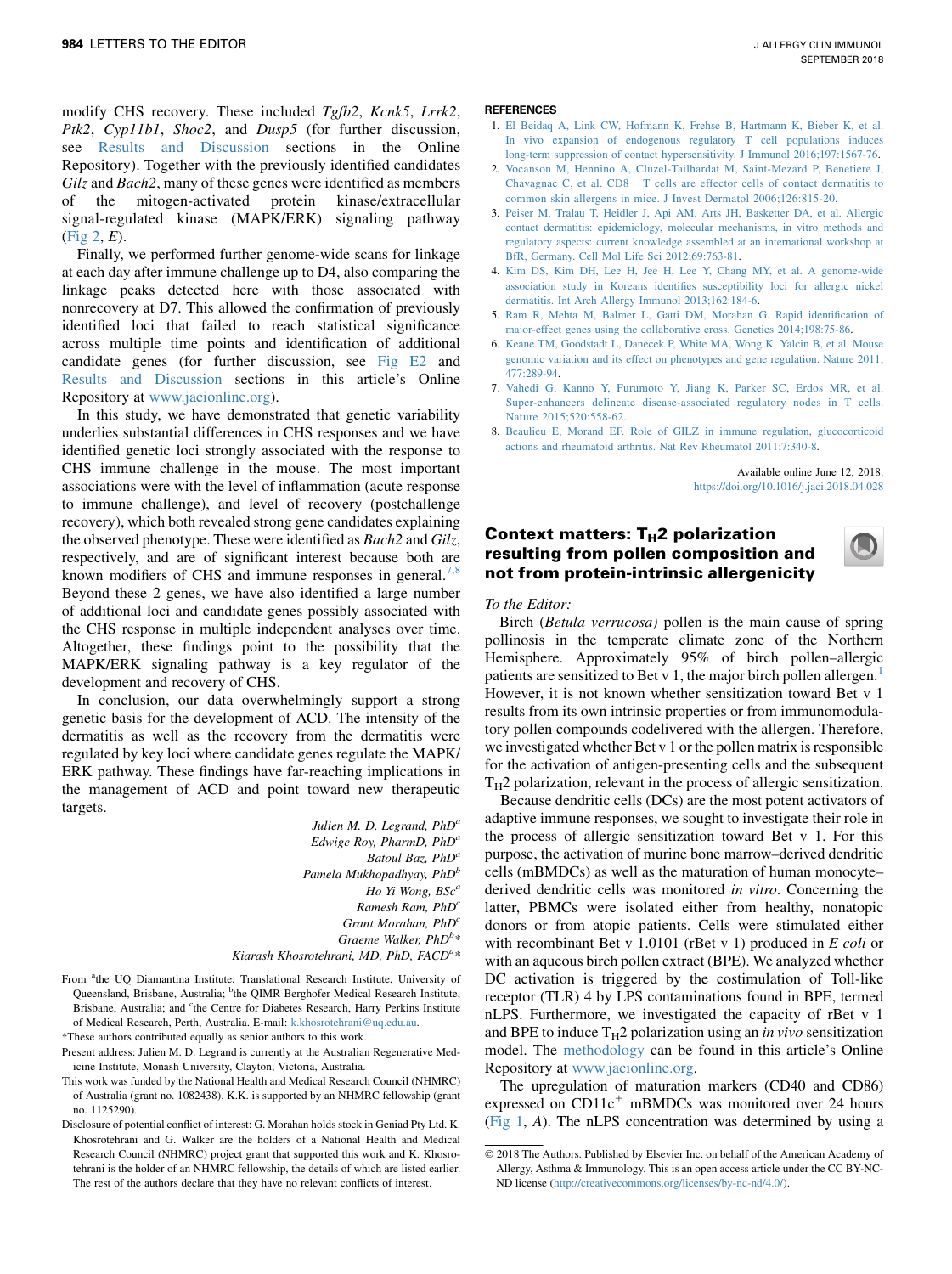<span id="page-1-0"></span>

FIG 1. A, Time-dependent activation of murine BMDCs stimulated with BPE or rBet v 1  $\pm$  nLPS. B, Comparison of activation signal induced by rBet v 1 or nBet v 1. Expression of maturation markers (C) and cytokine profile of human moDCs stimulated with BPE. a.u., Arbitrary units of fluorescence; MFI, mean fluorescence intensity; Unstim, unstimulated. Error bars indicate mean and SEM (\* $P \le 0.05$ ; \*\* $P \le 0.01$ ; \*\*\* $P \le 0.001$ ).

nuclear factor kappa B reporter gene assay (see [Fig E1](#page-6-0) in this article's Online Repository at [www.jacionline.org](http://www.jacionline.org)). Here, 0.4 ng/mL of LPS had an equivalent capacity of  $1 \mu$ g/mL of total soluble BPE protein to activate TLR4 and TLR2. As positive control, cells were incubated with LPS at a concentration of 100 ng/mL, 250-fold higher than nLPS. Compared with the basal activation of uninduced cells (Fig 1, A, dashed line), BPE induced a time-dependent upregulation of CD86 and CD40. Stimulation with rBet v 1, even in the presence of nLPS, was not sufficient to mimic this effect. Because rBet v 1 represents just one of many isoforms found in BPEs, we investigated whether the activation of mBMDCs differs on stimulation with a natural Bet v 1 isoform mixture (nBet v 1) purified from BPE (Fig 1, B). No differences were observed between both natural and recombinant Bet v 1.

Furthermore, we analyzed the maturation (CD40, HLA-DR, CD80, CD83, and CD86) and secretion of the cytokines CCL17, IL-1 $\beta$ , IL-10, IL-6, IL-12p70, and IL-23 of human moDCs on stimulation with the major allergen. In parallel, the maturationinducing effects of BPE were determined and compared with nLPS alone. The concentration of nBet v 1 in BPE was determined by ELISA and rBet v 1 was used in equivalent amounts. No maturation was induced by rBet v 1 (see Fig  $E2$ , A and B, in this article's Online Repository at [www.jacionline.](http://www.jacionline.org) [org](http://www.jacionline.org)). In contrast, BPE induced an upregulation of maturation markers and IL-6 secretion in comparison to the unstimulated and/or nLPS-stimulated control (Fig 1, C). Surprisingly, in moDCs derived from nonatopic donors, the maturation effect was less pronounced, and a significant upregulation of IL-10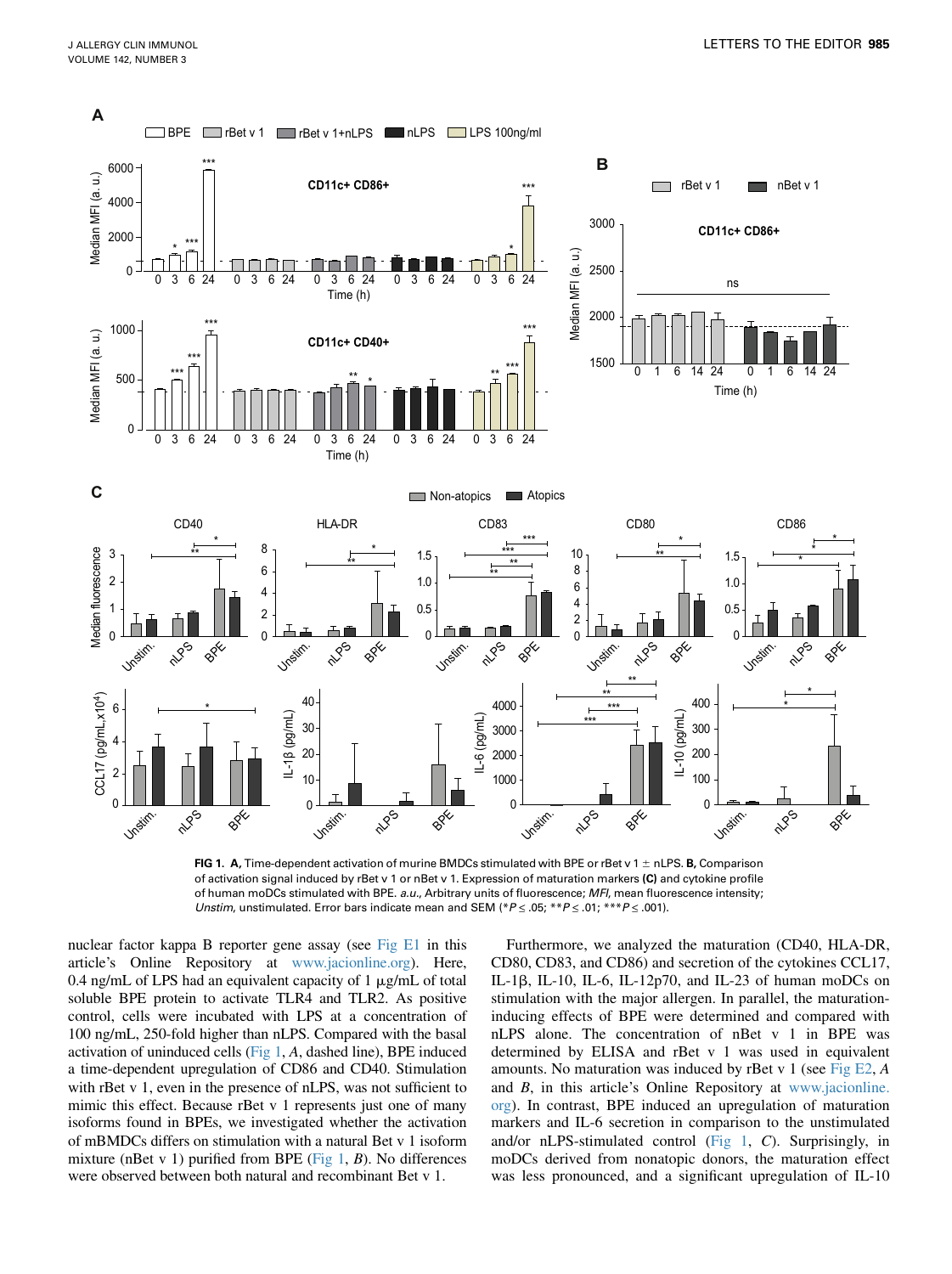<span id="page-2-0"></span>

FIG 2. A, Flow cytometry gating strategy used to quantify  $CD4^+$  IL-4 GFP<sup>+</sup> T cells. B, Percentage of IL-4expressing CD4<sup>+</sup> T cells of mice immunized with rBet v 1 or BPE. C, Comparison of nBet v 1-depleted and rBet v 1-replaced extracts with untreated BPE; \*P  $\leq$  .05; \*\*P  $\leq$  .01; \*\*\*P  $\leq$  .001. D, Schematic overview of nBet v 1 depletion of BPE using immunoprecipitation. E, mRNA expression of in vitro-stimulated human naive  $CD4^+$  T cells with BPE. FSC-A, Forward scatter-area; SSC-A, side scatter-area.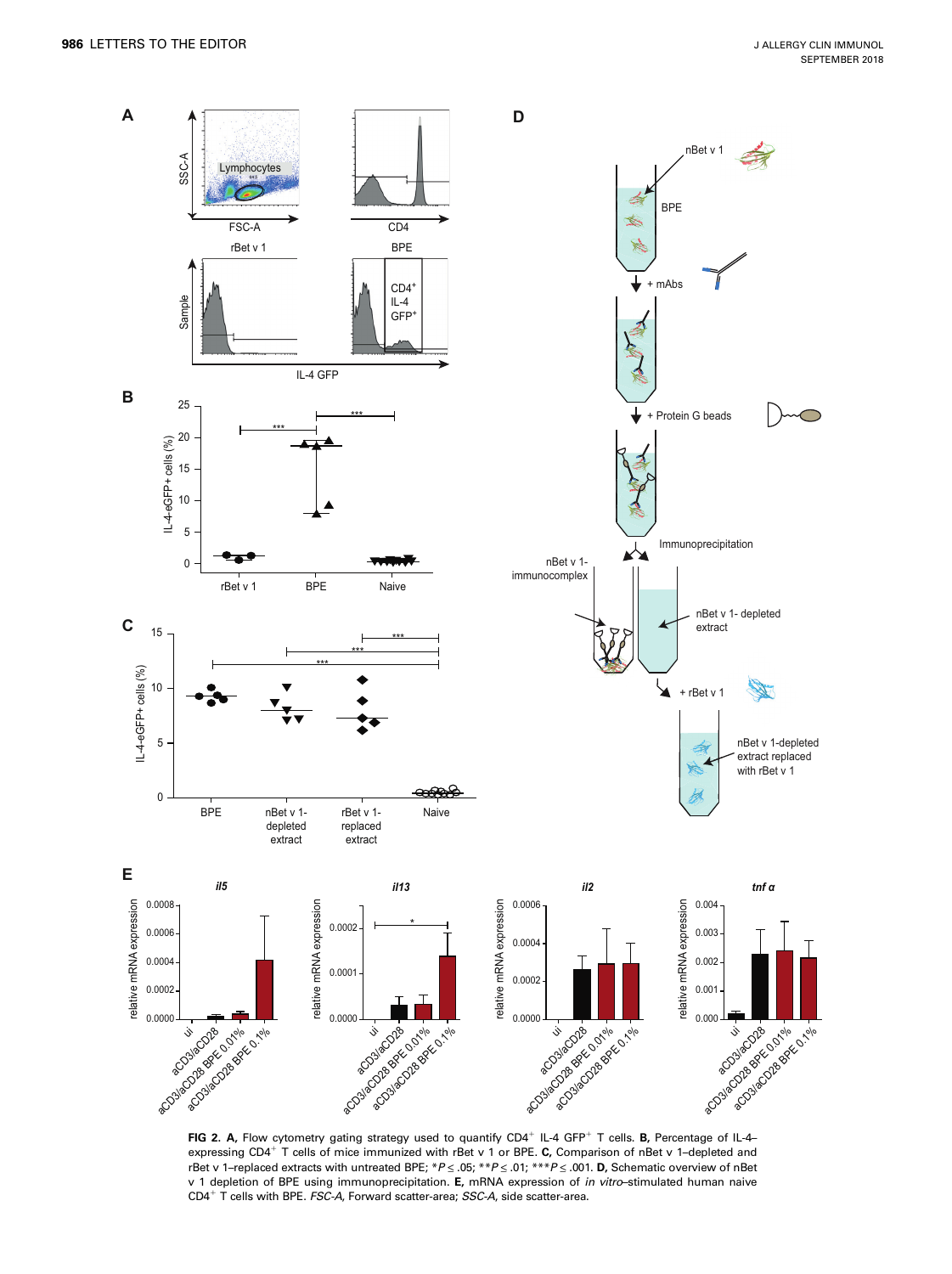<span id="page-3-0"></span>was observable. Without LPS costimulation secretion of neither IL-12p70 nor IL-23 by BPE-stimulated moDCs was observable (data not shown).

The finding that BPE but not rBet v 1 is able to effectively activate DCs raised the question whether pollen-derived compounds possess adjuvant properties and thus contribute to the allergenicity of Bet v 1 in vivo. Therefore, we examined the capacity of BPEs and rBet v 1 to promote  $T_H2$  polarization. We used IL-4/GFP-enhanced transcript (4get) mice for monitoring the expression of the  $T_H2$  cytokine IL-4 in skin-draining inguinal lymphocytes ([Fig 2](#page-2-0), A). Strikingly, rBet v 1 did not cause  $T_H2$  polarization; however, BPE strongly induced IL-4 activation [\(Fig 2](#page-2-0),  $B$ ). Because the involvement of the allergen itself as part of BPE in  $T_H2$  polarization was unclear, we addressed this question by immunizing 4get mice with a Bet v 1–depleted BPE (nBet v 1–depleted extract; [Fig 2](#page-2-0), D; see [Fig E3](#page-8-0), A-D, in this article's Online Repository at [www.jacionline.org](http://www.jacionline.org)) and a rBet v 1–reconstituted version (rBet v 1–replaced extract). Indeed, the  $T_H2$ -promoting effect of the BPE remained even after the depletion [\(Fig 2](#page-2-0), C), indicating that  $T_H2$  polarization is induced via an allergen-independent costimulus. In addition, the in vitro activation of mBMDCs from 4get mice was analyzed (see [Fig](#page-9-0) [E4](#page-9-0) in this article's Online Repository at [www.jacionline.org](http://www.jacionline.org)).

To analyze potential direct effects of BPE on naive  $CD4^+$ T cells, we activated T cells by treatment with  $\alpha$ CD3/ $\alpha$ CD28 and BPE. Although the expression of  $\alpha$ CD3/ $\alpha$ CD28-stimulated  $T_H$ 2-specific cytokines IL-5 and IL-13 was enhanced on additional stimulation with BPE (0.1%), BPE treatment did not affect the expression of the T<sub>H</sub>1-related cytokines IL-2 and TNF- $\alpha$ .

Summarizing, we found that BPE efficiently activates murine and human DCs in vitro and is able to induce  $T_H2$  polarization in vivo and in vitro, whereas Bet v 1 lacks this property. These observations strongly support a role for the pollen context. Noteworthy,  $T_H2$  polarization upon immunization with BPE occurred independently of Bet v 1, indicating that the protein itself is not the sensitization-driving force.

Equivalent amounts of LPS (nLPS) in BPE are not capable of inducing DC maturation compared with the whole BPE, suggesting that the observed activation cannot be attributed to LPS contaminations. However, LPS may not be the effective TLR-activating factor present in BPE because other contaminants are also present in pollen extracts. Previous studies demonstrating that pollen extracts promote maturation of TLR4-deficient DCs and that recognition of allergens is largely independent of TLR correlates with our observation. $2-4$  Hence, allergenicity may be explained by recognition of functional features of antigens.<sup>5-7</sup> BPE-stimulated moDCs derived from nonatopic donors showed a significant reduction in maturation that may arise because of an increase in the anti-inflammatory cytokine, IL-10, which has been previously associated with downregulation of maturation activity.<sup>8</sup>

Remarkably, Bet v 1–depleted BPE was still able to induce  $T_H2$ polarization. Therefore, we propose that Bet v 1 sensitization occurs as a result of additional immune interactions elicited by pollen-derived components that are not necessarily associated with the major allergen itself. Whether allergic sensitization toward Bet v 1 arises as a secondary effect of a preprimed  $T_H2$ environment<sup>3</sup> and/or due to the high levels of Bet v 1 in BPEs remains to be determined in future studies.<sup>9</sup> In this respect, the identification of  $T_H$ 2-polarizing compounds in pollen will be of utmost importance to understand the mechanisms of host-allergen source interactions and for the development of allergy prophylaxis.

> Lorenz Aglas,  $PhD<sup>a</sup>$ Stefanie Gilles, PhD<sup>b,c</sup> Renate Bauer, BSc<sup>a</sup> Sara Huber, MSc<sup>a</sup> Galber R. Araujo,  $PhD<sup>a</sup>$ Geoffrey Mueller, PhD<sup>d</sup> Sandra Scheiblhofer, PhD<sup>a</sup> Marie Amisi, MSc<sup>b,c</sup> Hieu-Hoa Dang, BSc<sup>a</sup> Peter Briza, PhD<sup>a</sup> Barbara Bohle, PhD<sup>e</sup> Jutta Horejs-Hoeck, PhD<sup>a</sup> Claudia Traidl-Hoffmann, PhD<sup>b,c</sup> Fatima Ferreira, PhD<sup>a</sup>

- From <sup>a</sup>the Department of Molecular Biology, University of Salzburg, Salzburg, Austria; <sup>b</sup>the Institute of Environmental Medicine, UNIKA-T, Technical University of Munich and Helmholtz Zentrum München, Research Center for Environmental Health, Augsburg, Germany; CK CARE Christine Kühne Center for Allergy Research and Education, Davos, Switzerland; <sup>d</sup>Genome Integrity and Structural Biology Laboratory, National Institute of Environmental Health Sciences, National Institutes of Health, Department of Health and Human Services, Research Triangle Park, NC; and the <sup>e</sup>Department of Pathophysiology and Allergy Research and Christian Doppler Laboratory for Immunomodulation, Medical University of Vienna, Vienna, Austria. E-mail: [Fatima.ferreira@sbg.ac.at.](mailto:Fatima.ferreira@sbg.ac.at)
- This work was supported by the Austrian Science Funds (FWF Projects P23417, P27589, and SFB F4610), by the University of Salzburg priority program "Allergy-Cancer-BioNano Research Centre,'' by the Doctorate School Plus Program ''Biomolecules'' of the University of Salzburg, and by the Intramural Research Program of the National Institute of Environmental Health Sciences (grant no. Z01-ES102906-01, REL).
- Disclosure of potential conflict of interest: L. Aglas has been supported by the European Union's Seventh Framework Programme FP7 (grant nos. 601763 and BM4SIT). F. Ferreira is a member of scientific advisory boards (HAL Allergy, NL; SIAF, Davos, CH; AllergenOnline, USA) and has been supported by the Austrian Science Funds (FWF). B. Bohle has been supported by the Austrian Science Funds and by the Christian Doppler Laboratory for Immunomodulation, is a board member of the Allergen Online Database, and is a member of the scientific advisory board of the Paul Ehrlich Institute (nonfinancial support). G. R. Araujo is a recipient of a European Academy of Allergy and Clinical Immunology Research Fellowship 2017 and 2018. The rest of the authors declare that they have no relevant conflicts of interest.

#### REFERENCES

- 1. [Smith M, Jager S, Berger U, Sikoparija B, Hallsdottir M, Sauliene I, et al. Geographic](http://refhub.elsevier.com/S0091-6749(18)30926-6/sref1) [and temporal variations in pollen exposure across Europe. Allergy 2014;69:913-23](http://refhub.elsevier.com/S0091-6749(18)30926-6/sref1).
- 2. [Kamijo S, Takai T, Kuhara T, Tokura T, Ushio H, Ota M, et al. Cupressaceae pollen](http://refhub.elsevier.com/S0091-6749(18)30926-6/sref2) [grains modulate dendritic cell response and exhibit IgE-inducing adjuvant activity](http://refhub.elsevier.com/S0091-6749(18)30926-6/sref2) [in vivo. J Immunol 2009;183:6087-94.](http://refhub.elsevier.com/S0091-6749(18)30926-6/sref2)
- 3. [Dittrich AM, Chen HC, Xu L, Ranney P, Connolly S, Yarovinsky TO, et al. A new](http://refhub.elsevier.com/S0091-6749(18)30926-6/sref3) [mechanism for inhalational priming: IL-4 bypasses innate immune signals.](http://refhub.elsevier.com/S0091-6749(18)30926-6/sref3) [J Immunol 2008;181:7307-15](http://refhub.elsevier.com/S0091-6749(18)30926-6/sref3).
- 4. [Hayashi T, Gong X, Rossetto C, Shen C, Takabayashi K, Redecke V, et al.](http://refhub.elsevier.com/S0091-6749(18)30926-6/sref4) [Induction and inhibition of the Th2 phenotype spread: implications for childhood](http://refhub.elsevier.com/S0091-6749(18)30926-6/sref4) [asthma. J Immunol 2005;174:5864-73](http://refhub.elsevier.com/S0091-6749(18)30926-6/sref4).
- 5. [Iwasaki A, Medzhitov R. Control of adaptive immunity by the innate immune](http://refhub.elsevier.com/S0091-6749(18)30926-6/sref5) [system. Nat Immunol 2015;16:343-53](http://refhub.elsevier.com/S0091-6749(18)30926-6/sref5).
- 6. [Fischer H, Yamamoto M, Akira S, Beutler B, Svanborg C. Mechanism of](http://refhub.elsevier.com/S0091-6749(18)30926-6/sref6) [pathogen-specific TLR4 activation in the mucosa: fimbriae, recognition receptors](http://refhub.elsevier.com/S0091-6749(18)30926-6/sref6) [and adaptor protein selection. Eur J Immunol 2006;36:267-77.](http://refhub.elsevier.com/S0091-6749(18)30926-6/sref6)
- 7. [Gomez-Llorente C, Munoz S, Gil A. Role of Toll-like receptors in the development](http://refhub.elsevier.com/S0091-6749(18)30926-6/sref7) [of immunotolerance mediated by probiotics. Proc Nutr Soc 2010;69:381-9.](http://refhub.elsevier.com/S0091-6749(18)30926-6/sref7)
- 8. [Bellinghausen I, Brand U, Steinbrink K, Enk AH, Knop J, Saloga J. Inhibition of](http://refhub.elsevier.com/S0091-6749(18)30926-6/sref8) [human allergic T-cell responses by IL-10-treated dendritic cells: differences from](http://refhub.elsevier.com/S0091-6749(18)30926-6/sref8) [hydrocortisone-treated dendritic cells. J Allergy Clin Immunol 2001;108:242-9.](http://refhub.elsevier.com/S0091-6749(18)30926-6/sref8)
- 9. [Schappi GF, Suphioglu C, Taylor PE, Knox RB. Concentrations of the major birch](http://refhub.elsevier.com/S0091-6749(18)30926-6/sref9) [tree allergen Bet v 1 in pollen and respirable fine particles in the atmosphere.](http://refhub.elsevier.com/S0091-6749(18)30926-6/sref9) [J Allergy Clin Immunol 1997;100:656-61](http://refhub.elsevier.com/S0091-6749(18)30926-6/sref9).

Available online May 18, 2018. <https://doi.org/10.1016/j.jaci.2018.05.004>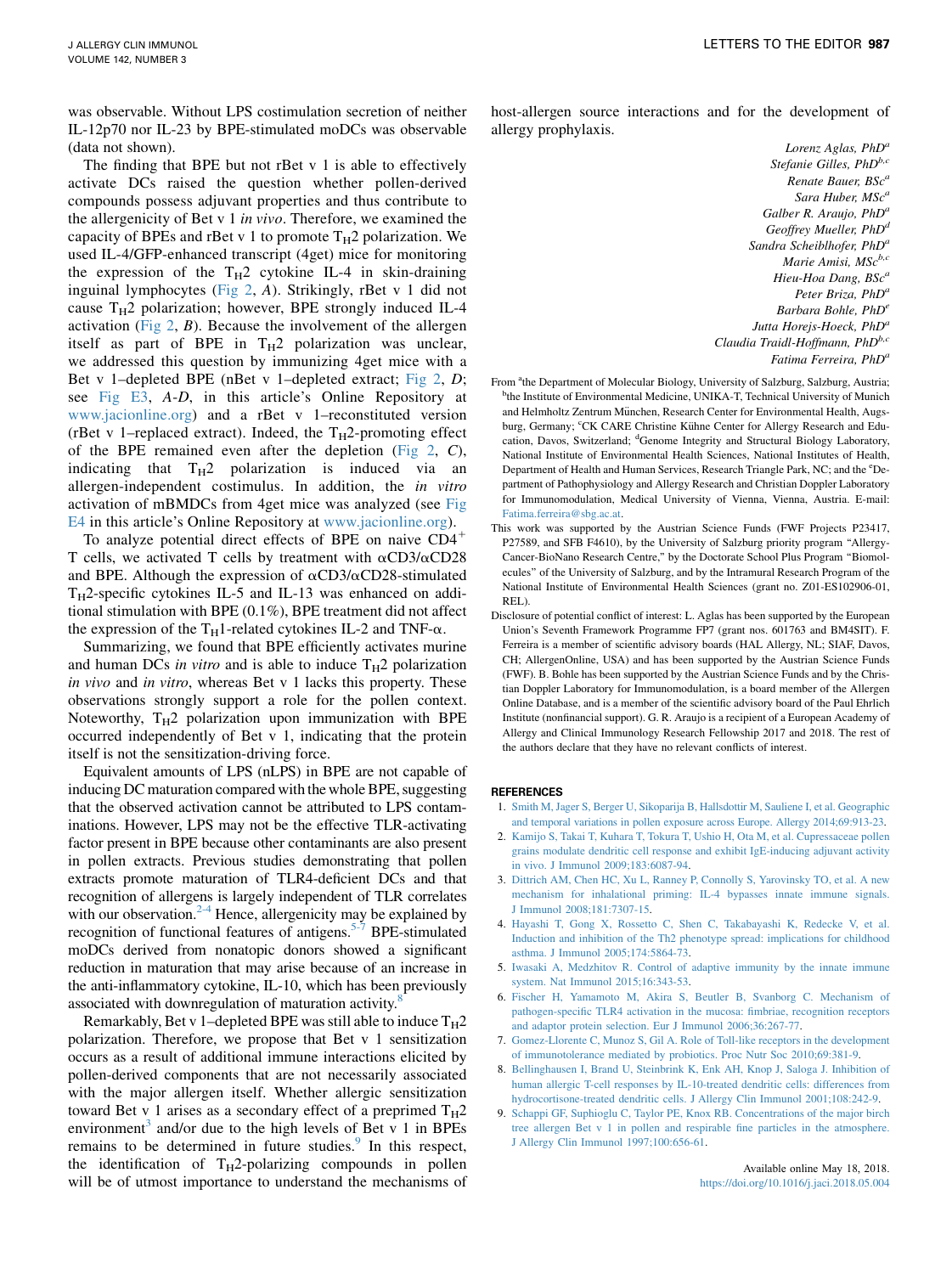### METHODS

### Recombinant protein expression, purification, and characterization of Bet v 1

The expression and purification of rBet v 1 was performed as previously described.<sup>E1</sup> In brief, rBet v 1 was expressed in *Escherichia coli* BL21 Star (DE3) cells (Invitrogen, Carlsbad, Calif) and purified by protein precipitation with 200 mM sodium chloride, followed by low-pressure chromatography using 10 mL of Phenyl Sepharose and a DEAE Sepharose column (GE Healthcare Biosciences, Little Chalfont, UK). The levels of endotoxin contamination were determined by EndoZyme recombinant Factor C assay (Hyglos GmbH, Bernried am Starnberger See, Germany). The endotoxin amounts did not exceed 0.3 ng/mL. The recombinant protein was physicochemically characterized and stored lyophilized at  $-20^{\circ}$ C.

#### Aqueous BPE

A total of 5 mg of Betula pendula (Allergon AB, Ängelholm, Sweden) pollen was dissolved in PBS and shaken for 24 hours at  $4^{\circ}$ C. The suspension was centrifuged 3 times for 5 minutes each at 12,000g at 4 $^{\circ}$ C. The supernatant was collected and filtered through a  $0.2$ - $\mu$ m pore-size sterile filter (Merck Millipore, Merck KGaA, Darmstadt, Germany).

#### Purification of natural Bet v 1

For the purification of natural Bet v 1 (nBet v 1), an extract of 5 mg of Betula pendula (Allergon AB, Angelholm, Sweden) pollen, prepared in a buffer consisting of 50 mL of endotoxin-free  $H_2$ 0 and 0.5 mol NaCl, was shaken for 5 minutes at room temperature at 1400 rpm and then centrifuged for 5 minutes at 12,000g at 4 $\degree$ C; the resulting supernatant was filtered (0.45- $\mu$ m filter, GE Healthcare Biosciences). Natural Bet v 1 was purified by a combination of hydrophobic chromatography on a 10-mL Phenyl Sepharose column and sizeexclusion chromatography using a Superdex 75 10/300 GL column (both from GE Healthcare Biosciences). The purified protein was physicochemically characterized and stored at  $-20^{\circ}$ C. The nBet v 1 preparation represented a heterogeneous mixture of the following isoforms, as determined by mass spectrometry: Bet v 1a (MS score, 492.42; coverage, 93.13), Bet v 1f (MS score, 507.42; coverage, 73.75), Bet v 1g (MS score, 401.48; coverage, 70.63), Bet v 1m (MS score, 454.27; coverage, 67.50), and several other Bet v 1–derived fragments.

### Determination of LPS level in BPE

To assess the amount of nLPS in BPEs, TLR4- and TLR2-specific nuclear factor kappa B (NF-kB) reporter gene assays were performed (as described elsewhere<sup>[E2](#page-5-0)</sup>). A total of 400 ng of NF- $\kappa$ B-luciferase reporter plasmid (kindly provided by Min Li-Weber and cloned into pGL3Neo in the laboratory of J. Horejs-Hoeck) was transfected into HEK293 cells alongside a TLR4 receptor mix (with a TLR4:MD2:CD14 ratio of 3:1:1) or a TLR2 receptor mix (with a TLR2:CD14 ratio of 1:1) using Lipofectamine 2000 (Invitrogen, Thermo Fisher Scientific, Waltham, Mass) according to the manufacturer's protocol. TLR4, TLR2, CD14, and MD-2 were kind gifts from Andrei Medvedev and Douglas Golenbock. To estimate the LPS concentration, NF-kB activation in response to BPE was compared with the NF-kB activation induced by an LPS standard (starting from 10 pg/mL to 100 ng/mL). LPS from E coli O111:B4 was purchased from Sigma-Aldrich, Inc (St Louis, Mo). For the data analysis, a representative value present on both logarithmic trend lines ([Fig E1,](#page-6-0) C) in the parallel area (red line) was chosen for the calculation of the amount of LPS in BPE. Based on the LPS standard curve, the amount of LPS in BPE was determined as  $0.4$  ng/mL LPS per 1  $\mu$ g/mL BPE. For the calculation of the amount of LPS, the TLR4/CD14/MD2 data were used. The assay was performed and quantified in triplicates.

#### In vitro maturation of mBMDCs

The isolation of BMDCs from C57BL/6 mouse bone marrow was performed as described previously. $E<sup>3</sup>$  In brief, bone marrow cells were extracted from female mouse femora and cultured in RPMI 1640 medium supplemented with 5% FCS, 2 mM L-glutamine, 1% penicillin-streptomycin, 20% GM-CSF supernatant, and 200  $\mu$ M  $\beta$ -mercaptoethanol (mBMDC medium). After 10 days of culture, the cells were either frozen or used fresh for in vitro DC stimulation experiments. BMDCs were treated over a certain period of time  $(24, 14, 6, 3, 1, or 0$  hours) with  $0.5 \mu$ g of rBet v 1 or nBet v 1 per  $2 \times 10^5$  cells. As a reference, nLPS without the protein was dissolved in mBMDC medium and incubated similarly. The nLPS samples contained 400 pg/mL of LPS per 1 µg/mL rBet v 1. Cells were stained with allophycocyanin (APC)-conjugated antimouse CD11c antibody (clone N418; eBioscience, Inc, San Diego, Calif), fluorescein isothiocyanate (FITC)-conjugated anti-mouse CD86 antibody (clone GL-1; BioLegend, San Diego, Calif), PerCP/Cy5.5 anti-mouse CD40 antibody (clone 3/23; BioLegend), or BV421 anti-mouse CD80 antibody (16-10A1; BioLegend) and analyzed via flow cytometry. Measurements were performed on a FACSCanto II instrument (BD Biosciences, San Jose, Calif). Dead cells were excluded on staining with the fixable viability stain 450 (BD Biosciences), and granulocytes and monocytes with the V450 Rat anti-Mouse LY-6G and LY-6C (BD Biosciences). For compensation and data analysis, BD FACSDiva software (BD Biosciences) was used. Unstimulated cells were treated only with BMDC medium. As a positive control, 100 ng/mL LPS was used. The aqueous BPE was used at the same concentration of total protein as rBet v 1 (0.5  $\mu$ g/2  $\times$  10<sup>5</sup> cells). Statistical analysis was performed using ANOVA with a Bonferroni posttest. The data represent the mean of duplicate experiments.  $*P < .05$ ,  $*P < .01$ , and \*\*\* $P < .001$  indicate significantly different values versus the unstimulated cells. The data are derived from at least 2 independent experiments.

## Stimulation of human moDCs and analysis of cytokine profile

MoDCs were isolated from PBMCs of healthy, nonatopic donors as well as of atopic patients and cultured as previously described.<sup>E4</sup> Immature moDCs  $(1 \times 10^6 \text{ cells/mL})$  were checked for viability with Aqua dye (Invitrogen, Carlsbad, Calif), expression of CD1a (eBioscience, Inc), and loss of CD14 (BD Biosciences) expression by flow cytometry. Cells were stimulated for 24 hours with 1000 ng/mL of rBet v 1. As a control, moDCs were treated with medium (unstimulated control). In another experiment, the stimulation effect of 30  $\mu$ g/mL of BPE on moDCs was compared with the naturally occurring amount of LPS (nLPS) in the extract. By using a Bet v 1–specific sandwich ELISA (see section: Bet v 1 depletion by immunoprecipitation), the concentration of BPE was calculated to obtain amounts of nBet v 1 equivalent to 1000 ng/mL of rBet v 1. The assay was performed without LPS costimulation. The maturation markers CD40 (eBioscience), HLA-DR, CD80, CD83, and CD86 (BD Biosciences) were analyzed by FACS analysis on a Navios flow cytometer (Beckman Coulter, Brea, Calif). The supernatant of the stimulated cells was collected and analyzed for cytokine expression, including CCL17, IL-1 $\beta$ , IL-10 (BD Biosciences), IL-6, IL-12p70, and IL-23 (eBioscience). Statistical analysis was performed using 1-way ANOVA with a Bonferroni posttest to compare all groups. All statistical calculations were performed using GraphPad Prism 5 software. The study was approved by the ethics committee of the medical faculty of Technical University of Munich.

# In vitro stimulation of human naive CD4 $^+$  T cells and analysis of mRNA expression

Naive  $CD4^+$  T cells were isolated from PBMCs of healthy and anonymous blood donors by magnetic cell separation according to manufacturer's instructions (Naive CD4<sup>+</sup> T-cell Isolation Kit II, Miltenyi Biotec, Bergisch Gladbach, Germany). The blood samples were provided by the university hospital for blood group serology and transfusion medicine in Salzburg. T cells were seeded in 48-well plates at a density of  $2 \times 10^6$  cells per milliliter in Iscove's Modified Dulbecco's Medium (PAA Laboratories GmbH, Pasching, Austria) supplemented with 5% FCS i.a. (PAA), 2 mM L-glutamine, 100 U/mL penicillin (Sigma-Aldrich, Inc, St Louis, Mo), and 100 mg/mL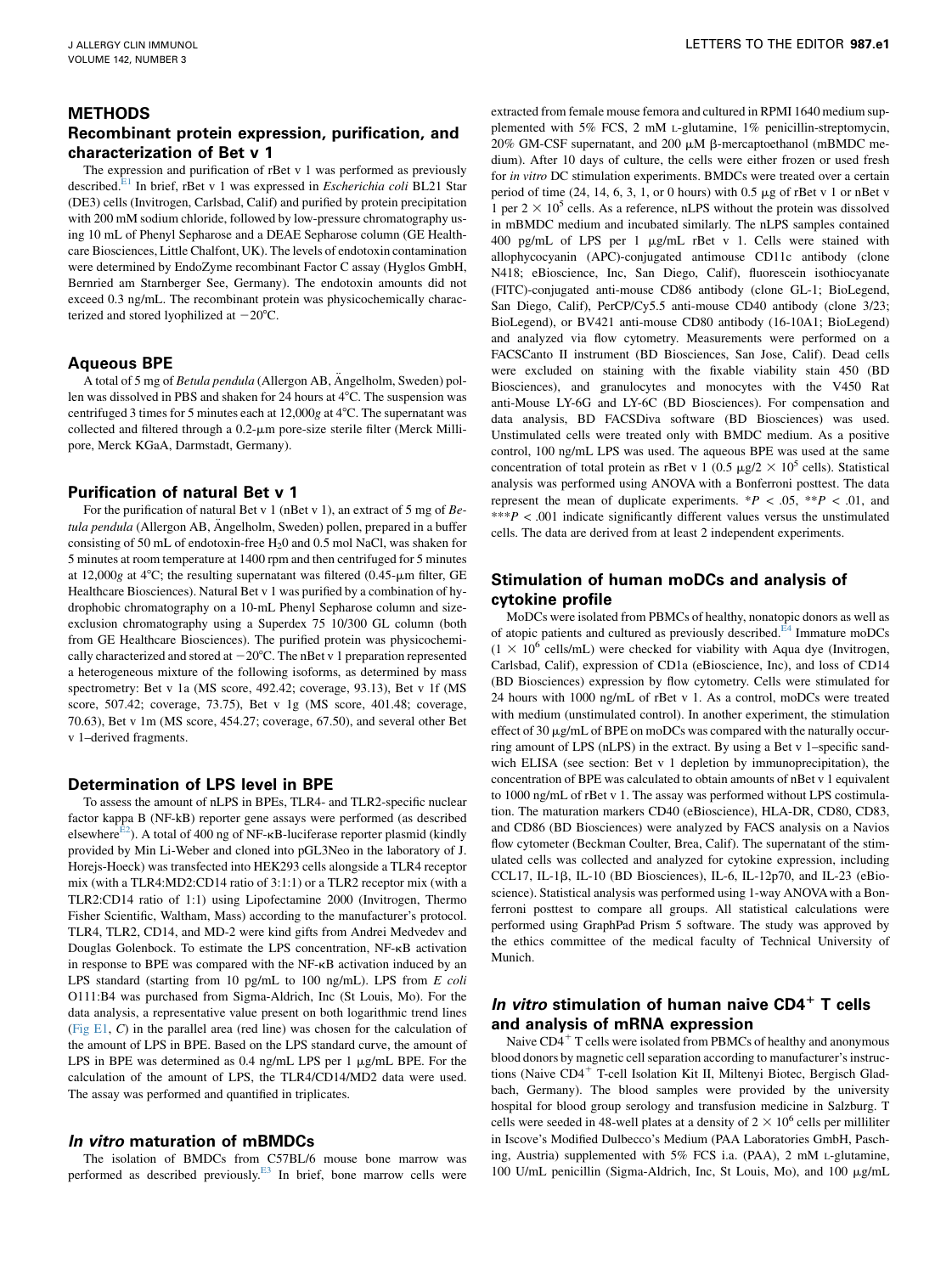<span id="page-5-0"></span>streptomycin (Sigma) and stimulated with 0.1  $\mu$ g/mL  $\alpha$ CD3 (Anti-Human CD3 Functional Grade Purified, Clone: OKT3, eBioscience), 2.5 µg/mL aCD28 (Purified NA/LE Mouse Anti-Human CD28, BD Biosciences, San Jose, Calif), and 0.01% and 0.1% of BPE. After 7 days, cells were restimulated for another 6 hours and T-cell cytokine mRNA expression was measured by quantitative PCR. Total RNA was isolated by using TRI Reagent (Sigma) and reverse-transcribed into cDNA with RevertAid H Minus Reverse Transcriptase (Thermo Fisher Scientific). mRNA expression was analyzed relatively to the large ribosomal protein P0 (RPLP0) by quantitative real-time PCR (Rotor-Gene Q, Rotor-Gene Q Series Software, Quiagen, Hilden, Germany) with iQ SYBR Green Supermix (Bio-Rad, Hercules, Calif) and the following primers: RPLP0: forward 5'-GGCACCATTGAAATCCTGAG TGATGTG-3', reverse 5'-TTGCGGACACCCTCCAGGAAG-3', IL-5: forward 5'-CCTTGGCACTGCTTTCTACTCATCG-3', reverse 5'-GGT TTACTCTCCGTCTTTCTTCTCCACA-3', IL-13: forward 5'-TGTG CCTCCCTCTACAGCCCTCAG-3', reverse 5'-TCAGCATCCTCTGGGT CTTCTCG-3', IL-2: forward 5'-TCCCAAACTCACCAGGATGCTCAC-3', reverse 5'-AATGTTGTTTCAGATCCCTTTAGTTCCAGA-3', TNF-α: forward 5'-CAAGCCTGTAGCCCATGTTG-3', reverse 5'-GAGGTTGA CCTTGGTCTGGTA-3'. Statistical significance was determined by 1-way ANOVA, Tukey posttest (\* $P < .05$ , \*\* $P < .01$ , \*\*\* $P < .001$ ).

According to the Austrian national regulations, informed consent in the case of anonymous blood cells discarded after plasmapheresis (buffy coats) is not required. Thus, there is no requirement for additional approval by the local ethics committee.

### Bet v 1 depletion by immunoprecipitation

Depletion was performed by immunoprecipitation using mouse monoclonal anti–Bet v 1.0101 antibodies, which were generated by hybridoma technology and purified using Bet v 1.0101–coupled NHS Sepharose 4 Fast Flow (GE Healthcare Biosciences) material. A total of 1 mL of Protein G Sepharose 4 Fast Flow (also GE Healthcare Biosciences) was preincubated with PBS containing 0.1% BSA to saturate the nonspecific binding sites of the Protein G Sepharose material. A total of 0.5 mL of BPE (1 mg/mL) was incubated with  $250 \mu g$  of the anti-Bet v 1.0101 antibody and shaken overnight at 4°C. The suspension was incubated with 1 mL of the Protein G Sepharose slurry over 30 to 60 minutes at room temperature. The suspension was centrifuged for 15 minutes at 14,000g, and the supernatant containing the Bet v 1–depleted extract was collected. The concentration of the depleted extract was determined by Bradford assay. The depleted extract was analyzed by sodium dodecyl sulfate polyacrylamide gel electrophoresis (SDS-PAGE) and immunoblotting. For the immunoblot assay, the same monoclonal anti–Bet v 1.0101 antibody was used as a primary antibody. As a secondary antibody, an alkaline phosphatase-conjugated rabbit anti-mouse IgG  $+$  IgM antibody (Jackson ImmunoResearch Europe Ltd, Oaks Drive Newmarket, Suffolk,

UK) was used at a concentration of 1  $\mu$ g/mL. The amount of Bet v 1 within the depleted extract was determined by sandwich ELISA using the mouse monoclonal anti–Bet v 1.0101 antibody in combination with an affinitypurified polyclonal rabbit anti-Bet v  $1.0101$  antibody (1  $\mu$ g/mL). The detection antibody was an alkaline phosphatase-conjugated goat anti-rabbit antibody  $(1 \mu g/mL)$ . The depleted extract was compared with the untreated extract and an rBet v 1 standard. For the rBet v 1–replaced extract sample, the exact amount of rBet v 1 was added to restore the level to 12.5%, which was the level of Bet v 1 in the original, untreated extract. Furthermore, the depleted extract was analyzed using mass spectrometry with a Q-Exactive Orbitrap Mass Spectrometer (Thermo Fisher Scientific, Waltham, Mass) with nanoelectrospray and nano-HPLC (Dionex Ultimate 3000, Thermo Fisher Scientific).

#### Immunization of 4get mice

4get mice (Jackson laboratory, Bar Harbor, Me) were immunized with either BPE  $(n = 5)$  or rBet v 1  $(n = 3)$  in PBS, without added adjuvants. For the immunizations,  $65 \mu g$  of BPE was injected, and the amount of injectable rBet v 1 was calculated according to the total Bet v 1 quantified within the BPE. Skin-draining inguinal lymph nodes of immunized mice, as well as of naive mice, were collected. Lymphocytes were stained with an APC-conjugated anti-mouse CD4 antibody and analyzed for IL-4/eGFP expression using flow cytometry (BD Biosciences). In a second experiment, a different batch of BPE  $(n = 5)$  was used and compared with a Bet v 1–depleted version of this extract (nBet v 1–depleted extract,  $n = 5$ ) as well as a reconstituted version of the depleted extract (rBet v 1–replaced extract,  $n = 5$ ). The results were compared with those of naive 4get mice. Statistical analysis was performed using 1-way ANOVA with a Bonferroni posttest to compare all groups (\* $P \le 0.05$ ; \*\* $P \le 0.01$ ; \*\*\*P  $\leq$  001). All *in vivo* experiments were performed according to national guidelines approved by the Austrian Federal Ministry (BMWF-66.012/ 0010-II/3b/2013).

#### **REFERENCES**

- E1. [Asam C, Batista AL, Moraes AH, de Paula VS, Almeida FC, Aglas L, et al. Bet v](http://refhub.elsevier.com/S0091-6749(18)30926-6/sref10) [1–a Trojan horse for small ligands boosting allergic sensitization? Clin Exp Al](http://refhub.elsevier.com/S0091-6749(18)30926-6/sref10)[lergy 2014;44:1083-93.](http://refhub.elsevier.com/S0091-6749(18)30926-6/sref10)
- E2. [Schwarz H, Schmittner M, Duschl A, Horejs-Hoeck J. Residual endotoxin con](http://refhub.elsevier.com/S0091-6749(18)30926-6/sref11) $t$ aminations in recombinant proteins are sufficient to activate human CD1 $c$ + [den](http://refhub.elsevier.com/S0091-6749(18)30926-6/sref11)[dritic cells. PLoS One 2014;9:e113840](http://refhub.elsevier.com/S0091-6749(18)30926-6/sref11).
- E3. [Behboudi S, Chao D, Klenerman P, Austyn J. The effects of DNA containing](http://refhub.elsevier.com/S0091-6749(18)30926-6/sref12) [CpG motif on dendritic cells. Immunology 2000;99:361-6](http://refhub.elsevier.com/S0091-6749(18)30926-6/sref12).
- E4. [Gilles S, Mariani V, Bryce M, Mueller MJ, Ring J, Jakob T, et al. Pollen-derived](http://refhub.elsevier.com/S0091-6749(18)30926-6/sref13) [E1-phytoprostanes signal via PPAR-gamma and NF-kappaB-dependent mecha](http://refhub.elsevier.com/S0091-6749(18)30926-6/sref13)[nisms. J Immunol 2009;182:6653-8.](http://refhub.elsevier.com/S0091-6749(18)30926-6/sref13)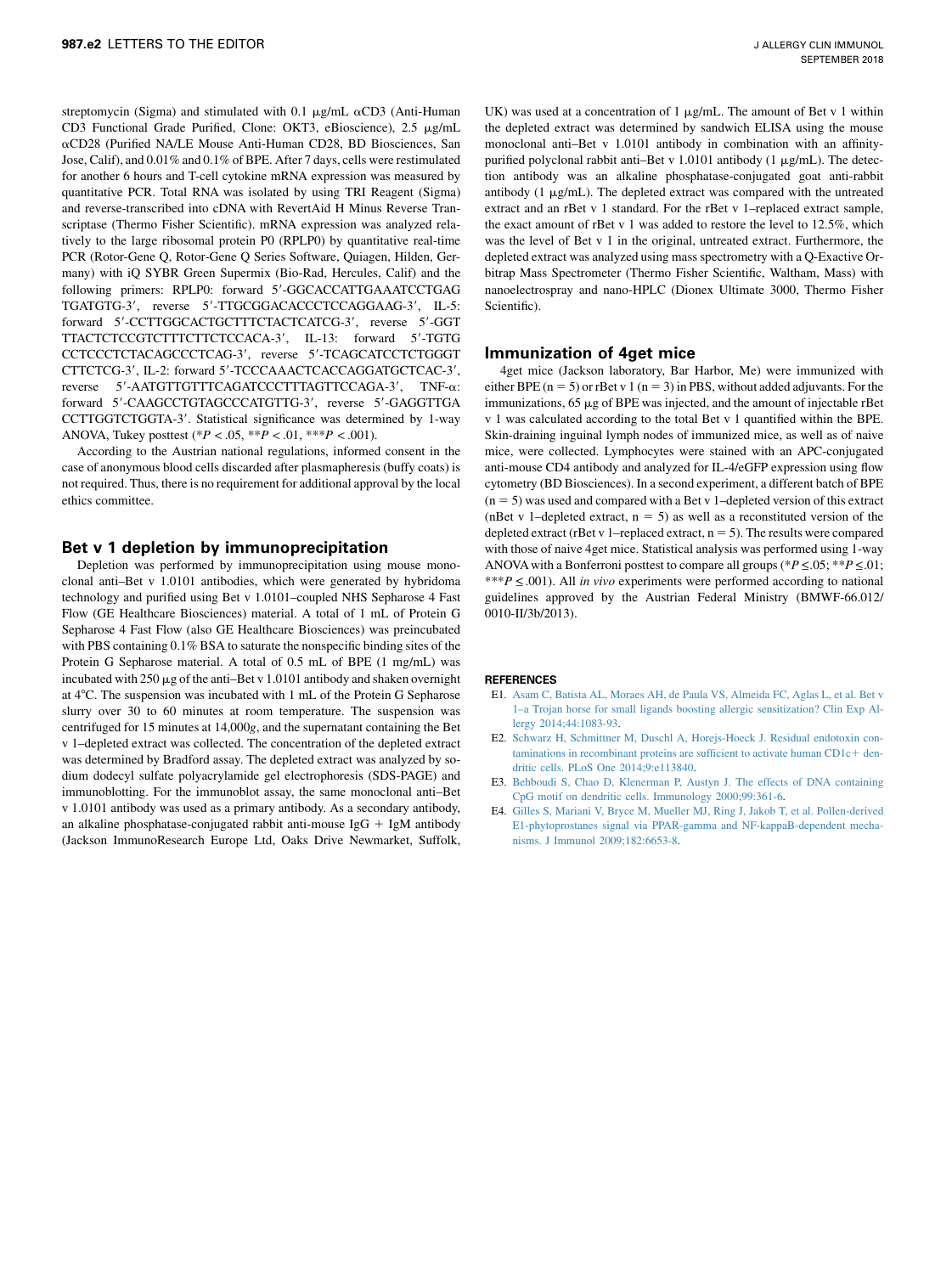<span id="page-6-0"></span>

FIG E1. TLR2- (A) and TLR4-specific (B) NF- $\kappa B$  activation was induced either by a BPE or by LPS. Either the TLR2 or the TLR4 receptor complex was overexpressed in HEK293 cells. Cells were stimulated either with different concentrations of LPS or the BPE, starting from 10 pg/mL to 100 ng/mL. By comparing the activation signals obtained by LPS, the level of LPS in the BPE was quantified by using linear regression. For the calculation of the amount of LPS, the standard curve of the TLR4/CD14/MD2 data was used (C). The assay was performed and quantified in triplicates. NF-kB, Nuclear factor kappa B; unstim, unstimulated.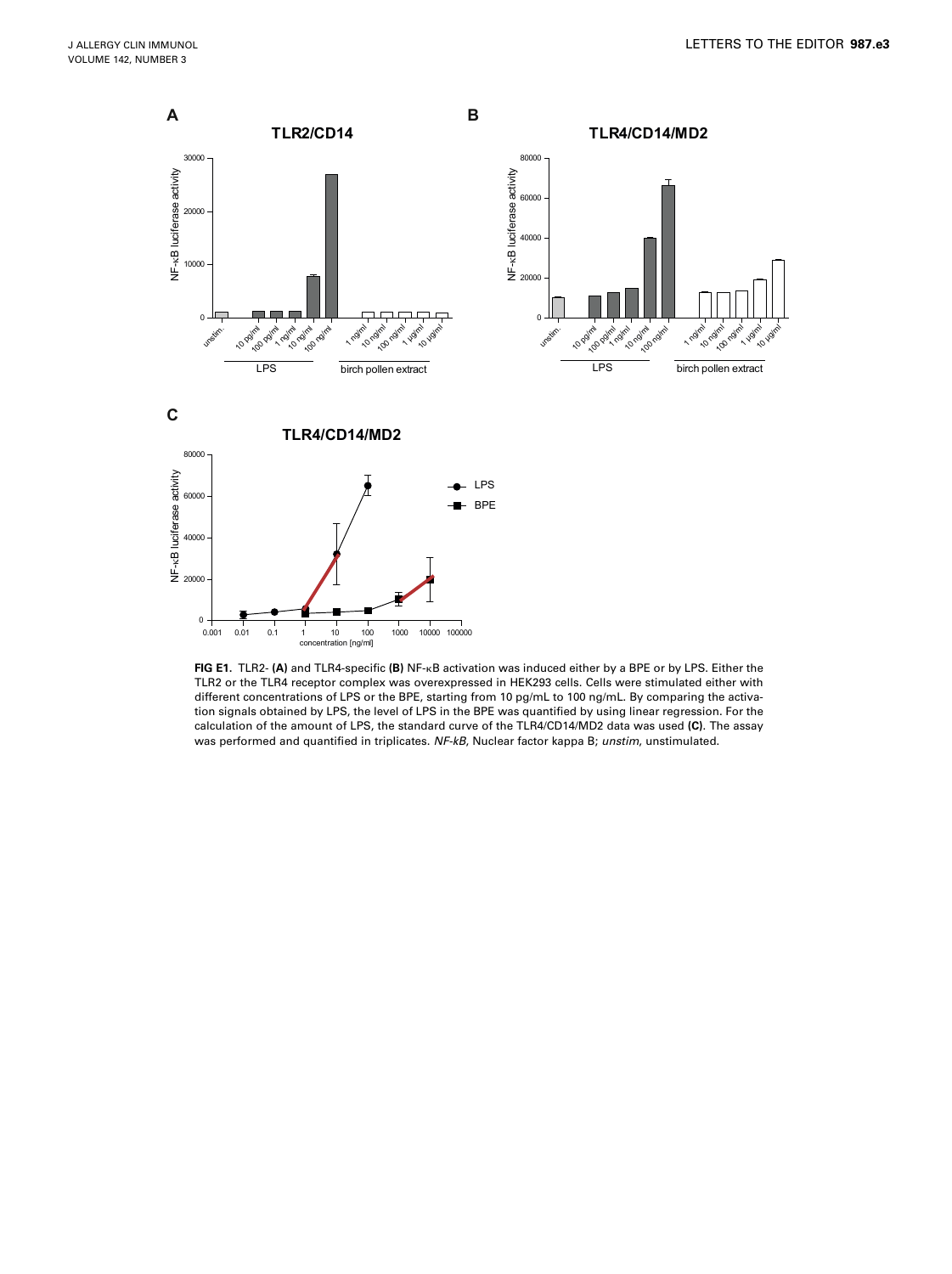<span id="page-7-0"></span>

FIG E2. Activation (A) and cytokine expression (B) of human moDCs induced by rBet v 1. Unstim., Unstimulated. Error bars indicate mean and SEM (\* $P \le .05$ ; \*\* $P \le .01$ ; \*\*\* $P \le .001$ ).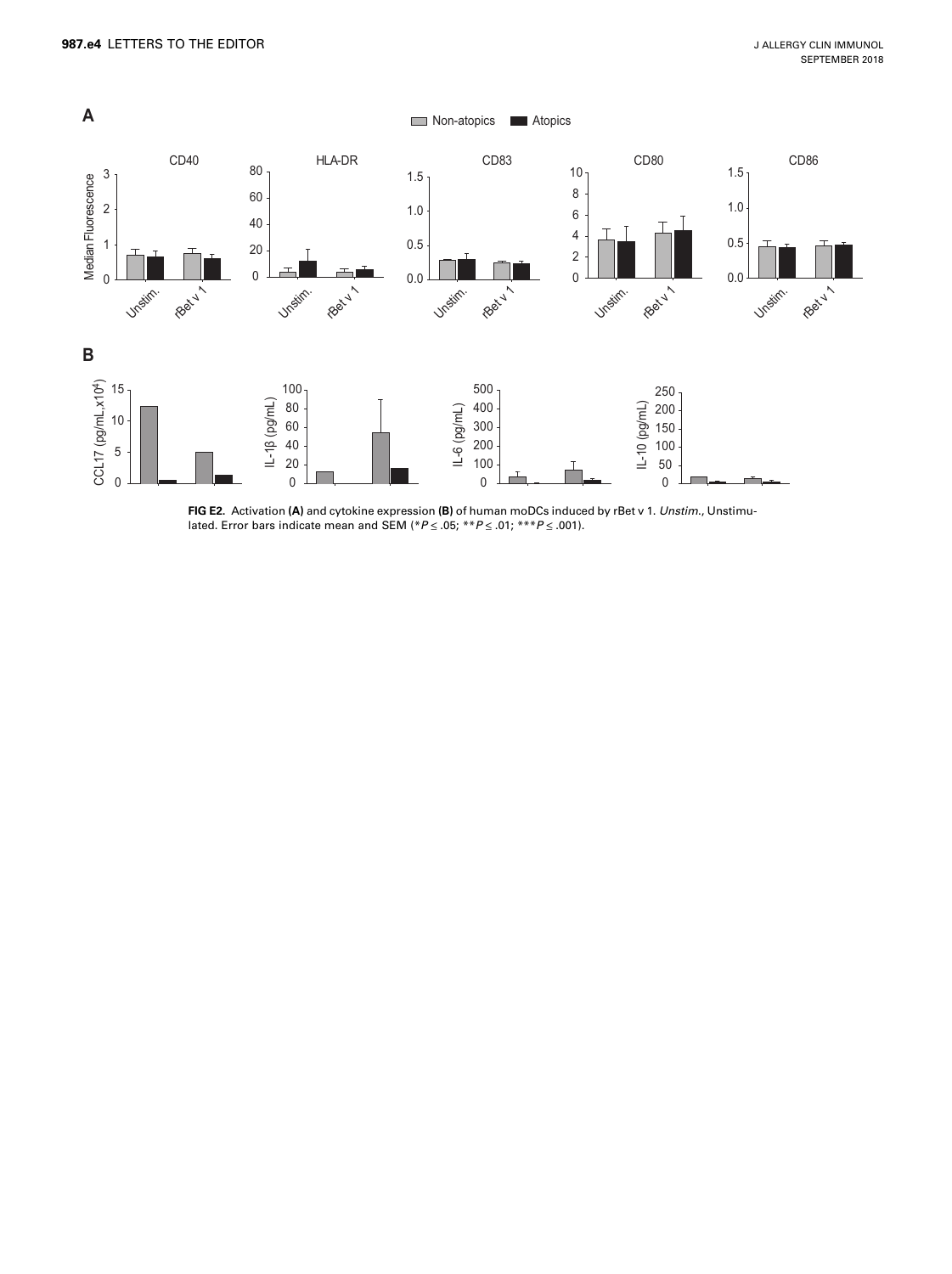<span id="page-8-0"></span>

FIG E3. Depletion of nBet v 1 from BPE and replacement with rBet v 1. The BPE was depleted of Bet v 1 by immunoprecipitation using allergen-specific mAbs. With this procedure, it was possible to reduce the amount of nBet v 1 measured within the extract from 12.5% to 2%. SDS-PAGE analysis of the samples used in the 4get experiment [\(Fig 2](#page-2-0), B): rBet v 1, birch pollen extract, nBet v 1-depleted extract, and rBet v 1–replaced extract (A). Immunoblot of SDS-PAGE samples using a monoclonal mouse anti–Bet v 1 antibody as the primary antibody (B). The reduction of nBet v 1 within the nBet v 1–depleted extract was quantified by sandwich ELISA (C). The rBet v 1-replaced extract was reconstituted equivalently to the 12.5% of nBet v 1 found in the original extract. The question whether or not all nBet v 1 isoforms were reduced by immunoprecipitation was addressed by mass spectrometry (D). For this purpose, the control proteins Bet v 2 and Bet v 7 were used to normalize the mass spectrometry data. All the isoforms found in the BPE (Bet v 1.0101, Bet v 1.0102, Bet v 1.0104, Bet v 1.0106, and Bet v 1.0201) were markedly reduced after the immunoprecipitation.